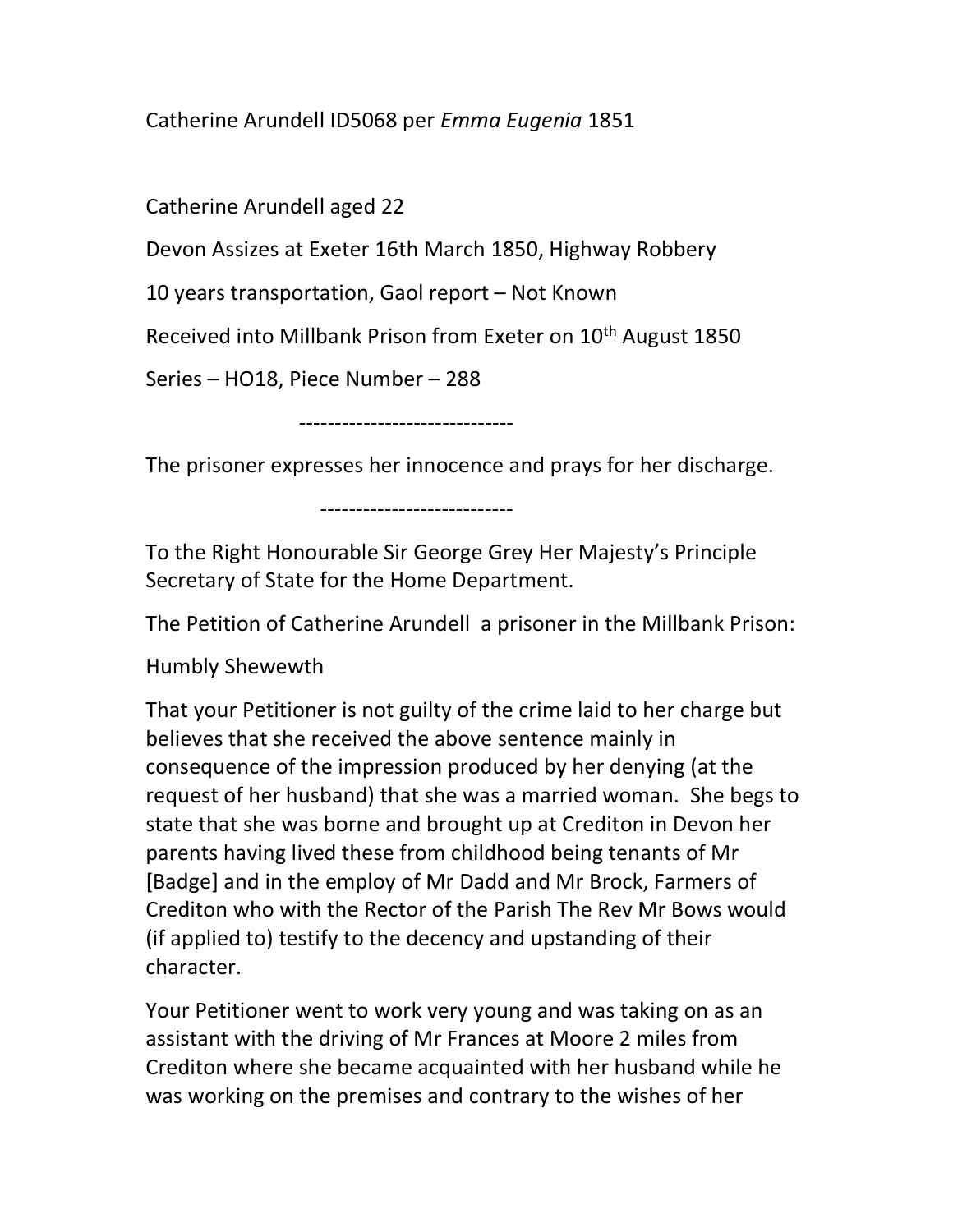parents they were married more than two years ago. He treated her very cruelly and had lately been much out of employ but a brother in law living in Taunton had promised them lodgings and work for a short time and they were on their road to him when they were apprehended.

Your Petitioner had recently lost an infant and was enduring great suffering in consequence and finding it impossible to go faster without applying a [ ] to her chest, her husband agreed that she should go in search of a chemist's shop and meet him at a house then in view. Your Petitioner obtained the linseed, went and rested to the place her husband had appointed but he was not there and she was unable for some time to to hear anything of him.

At length she found him at another house in company with a man named Chasty and a woman named Mary Morris. Your petitioner knew them both as persons living at Crediton but had not been accustomed to associated with them. Mary Morris went immediately out and could not be afterwards found and in less than an hour two Police Officers accompanying by a Farmer came in, the latter identified Chasty as the man who had knocked him down and assisted to rob him a short time previous. The Farmer said your Petitioner was not the woman that Chasty had with him therefore she was not taken but her husband was, your Petitioner did not like to go on to Taunton without her husband especially as he denied being at all privy to the affair so she went  $\begin{bmatrix} 1 \\ 1 \end{bmatrix}$  to see him always  $\begin{bmatrix} 1 \\ 1 \end{bmatrix}$ ] that she was his wife, but on the fourth day when leaving she was detained and told she was suspected of being an accomplice. The trail came on in a few days your petitioner felt bewildered and had no one to speak for her, she could only say that she was entirely innocent of the whole transaction, but had no means of proving iot she therefore received the above sentence.

Your Petitioner protests that she is not guilty and humbly solicits your kind interference on her behalf, begging that enquires may be made into the circumstances of her case and hoping that you will be